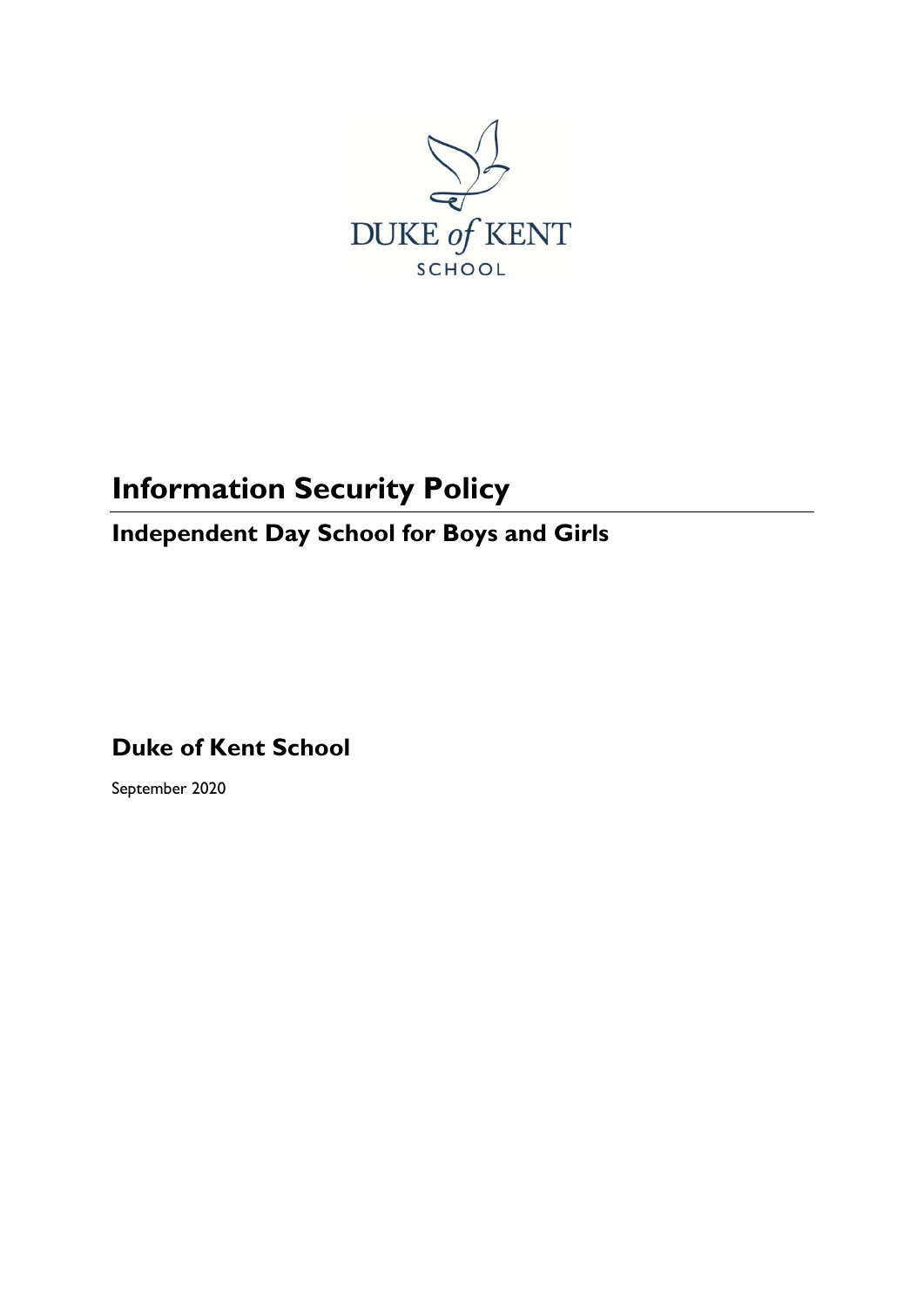## 1 **Introduction**

- 1.1 Information security is about what you and the School should be doing to make sure that **Personal Data** is kept safe. This is the most important area of data protection to get right. Most of the data protection fines have come about because of information security breaches.
- 1.2 This policy should be read alongside the School's data protection policy which gives an overview of your and the School's obligations around data protection. The School's data protection policy can be found in the Employment Manual which can be viewed via Google docs/staff shared/HR under the Staff handbook section or in hard copy from the Operations Bursary. In addition to the data protection policy, you should also read the following which are relevant to data protection:
	- 1.2.1 the School's privacy notices for staff, pupils and parents; and
	- 1.2.2 IT/IPad acceptable use policy for staff.
- 1.3 This policy applies to all staff (which includes Governors, agency staff, contractors, work experience students and volunteers) when handling Personal Data. For more information on what Personal Data is, please see the School's data protection policy.
- 1.4 Any questions or concerns about your obligations under this policy should be referred to the Operations Bursar. Questions and concerns about technical support or for assistance with using the School IT systems should be referred to the Network Manager.

#### 2 **Be aware**

- 2.1 Information security breaches can happen in a number of different ways. Examples of breaches which have been reported in the news include:
	- 2.1.1 an unencrypted laptop stolen after being left on a train;
	- 2.1.2 Personal Data taken after website was hacked;
	- 2.1.3 sending a confidential email to the wrong recipient; and
	- 2.1.4 leaving confidential documents containing Personal Data on a doorstep.
- 2.2 These should give you a good idea of the sorts of things which can go wrong, but please have a think about what problems might arise in your team or department and what you can do to manage the risks. Speak to your Line manager and Operations Brsar if you have any ideas or suggestions about improving practices in your team. One option is to have team specific checklists to help ensure data protection compliance.
- 2.3 You should immediately report all security incidents, breaches and weaknesses to the Operations Bursar. This includes anything which you become aware of even if you are not directly involved (for example, if you know that document storage rooms are sometimes left unlocked at weekends).
- 2.4 You must immediately tell the Operations Bursar and the Network Manager if you become aware of anything which might mean that there has been a security breach. You must provide them with all of the information you have. If you cannot get hold of the Network Manager or Operations Bursar or it is outside of school hours then please contact the Head as a matter of urgency. All of the following are examples of a security breach:
	- 2.4.1 you accidently send an email to the wrong recipient;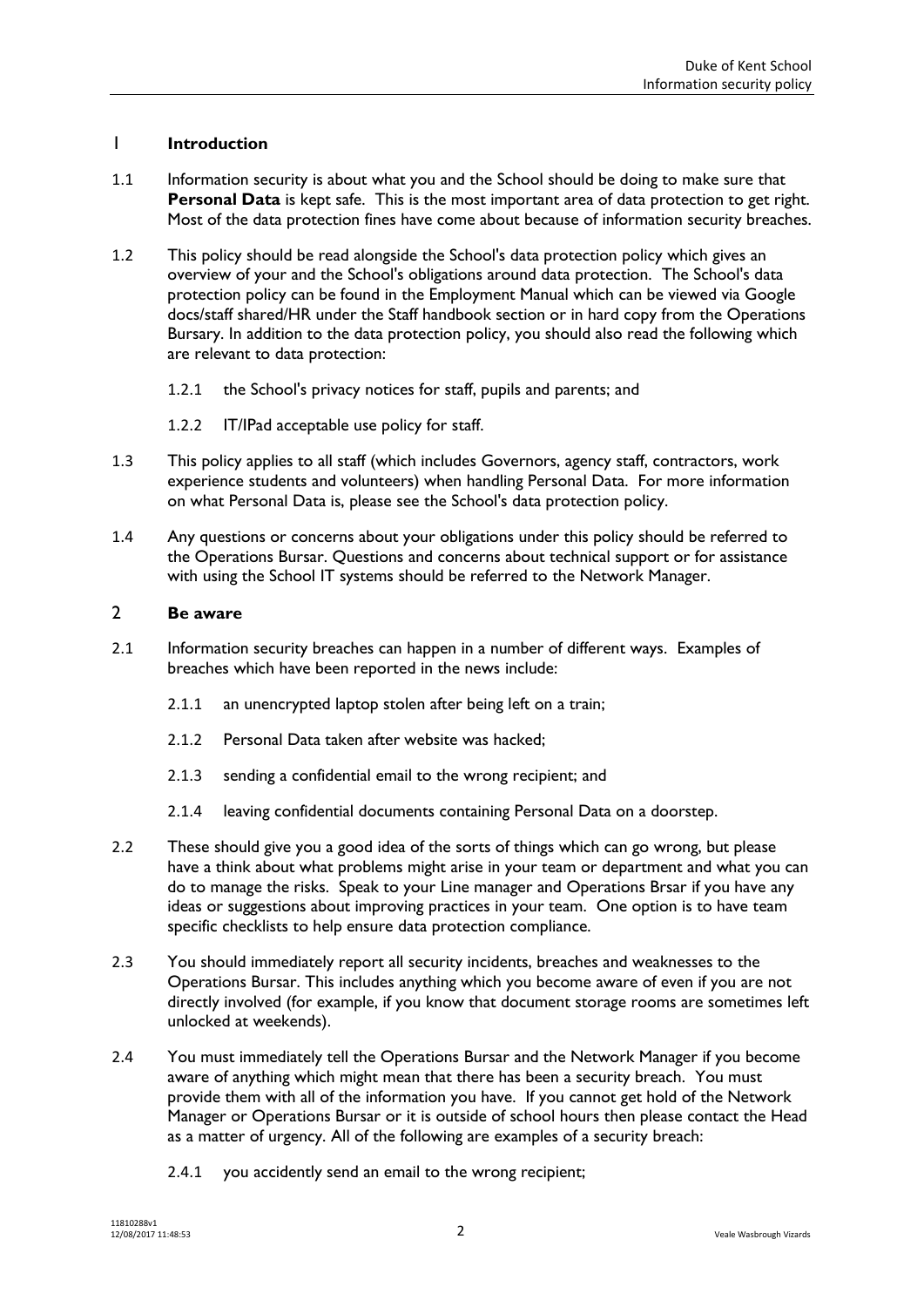- 2.4.2 you cannot find some papers which contain Personal Data; or
- 2.4.3 any device (such as a laptop or a smartphone) used to access or store Personal Data has been lost or stolen or you suspect that the security of a device has been compromised.
- 2.5 In certain situations the School must report an information security breach to the Information Commissioner's Office (the data protection regulator) and let those whose information has been compromised know within strict timescales. This is another reason why it is vital that you report breaches immediately.

#### 3 **Thinking about privacy on a day to day basis**

- 3.1 We should be thinking about data protection and privacy whenever we are handling Personal Data. If you have any suggestions for how the School could protect individual's privacy more robustly please speak to the Operations Bursar.
- 3.2 From May 2018, the School is required to carry out an assessment of the privacy implications of using Personal Data in certain ways. For example, when we introduce new technology, where the processing results in a particular risk to an individual's privacy.
- 3.3 These assessments should help the School to identify the measures needed to prevent information security breaches from taking place. If you think that such an assessment is required please let the Operations Bursar know.

#### 4 **Critical School Personal Data**

- 4.1 Data protection is about protecting information about individuals. Even something as simple as a person's name or their hobbies count as their Personal Data. However, some Personal Data is so sensitive that we need to be extra careful. This is called **Critical School Personal Data** in this policy and in the data protection policy. Critical School Personal Data is:
	- 4.1.1 information concerning child protection matters;
	- 4.1.2 information about serious or confidential medical conditions and information about special educational needs;
	- 4.1.3 information concerning serious allegations made against an individual (whether or not the allegation amounts to a criminal offence and whether or not the allegation has been proved);
	- 4.1.4 financial information (for example about parents and staff);
	- 4.1.5 information about an individual's racial or ethnic origin; and
	- 4.1.6 political opinions;
	- 4.1.7 religious beliefs or other beliefs of a similar nature;
	- 4.1.8 trade union membership;
	- 4.1.9 physical or mental health or condition;
	- 4.1.10 genetic information;
	- 4.1.11 sexual life;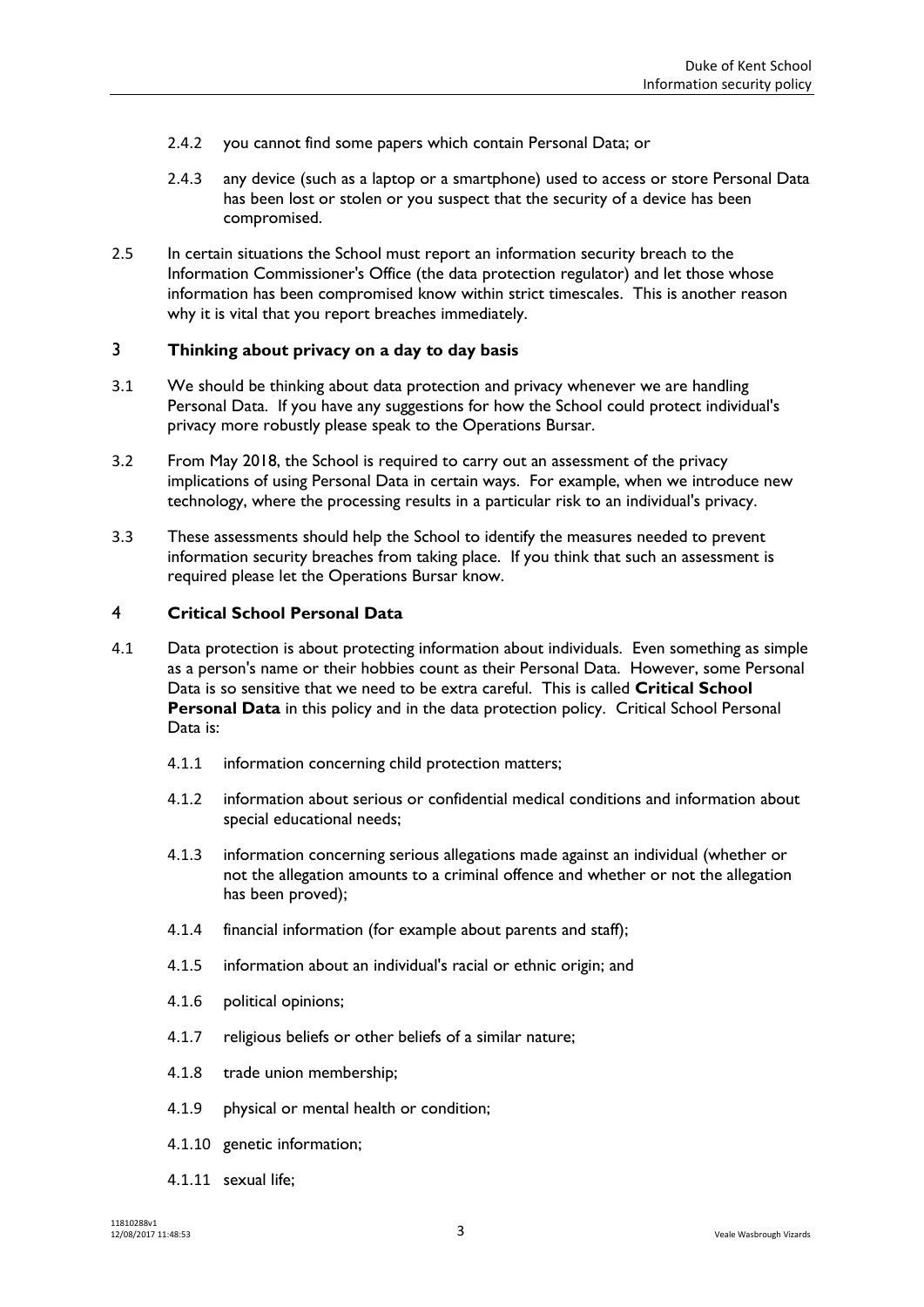- 4.1.12 information relating to actual or alleged criminal activity; and
- 4.1.13 biometric information (e.g. fingerprints used for controlling access to a building).
- 4.2 Staff need to be extra careful when handling Critical School Personal Data.

#### 5 **Minimising the amount of Personal Data that we hold**

5.1 Restricting the amount of Personal Data we hold to that which is needed helps keep personal data safe. If you would like guidance on when to delete certain types of information please speak to the Operations Bursar.

#### 6 **Using computers and IT**

- 6.1 A lot of data protection breaches happen as a result of basic mistakes being made when using the School's IT system. Here are some tips on how to avoid common problems:
- 6.2 **Lock computer screens:** Your computer screen should be locked when it is not in use, even if you are only away from the computer for a short period of time. To lock your computer screen press the "Windows" key followed by the "L" key. If you are not sure how to do this then speak to the Network Manager. The School's computers are configured to automatically lock if not used for five minutes.
- 6.3 **Be familiar with the School's IT:** You should also make sure that you familiarise yourself with any software or hardware that you use. In particular, please make sure that you understand what the software is supposed to be used for and any risks. For example:
	- 6.3.1 if you use a "virtual classroom" which allows you to upload lesson plans and mock exam papers for pupils then you need to be careful that you do not accidently upload anything more confidential;
	- 6.3.2 make sure that you know how to properly use any security features contained in School software. For example, some software will allow you to redact documents (i.e. "black out" text so that it cannot be read by the recipient). Make sure that you can use this software correctly so that the recipient of the document cannot "undo" the redactions; and
	- 6.3.3 you need to be extra careful where you store information containing Critical School Personal Data. For example, safeguarding information should not ordinarily be saved using alumni database software. If in doubt, speak to the Network Manager/Operations Bursar.
- 6.4 Specific guidance on the information security requirements of the different programmes that the School uses can be found in the [Appendix 1](#page-9-0) to this policy, although any concerns or issues should be raised with the Network Manager.
- 6.5 **Hardware and software not provided by the School:** Staff must not use, download or install any software, app, programme, or service without permission from the Network Manager. Staff must not connect (whether physically or by using another method such as Wi-Fi or Bluetooth) any device or hardware to the School IT systems without permission.
- 6.6 **Private cloud storage:** You must not use private cloud storage or file sharing accounts to store or share School documents.
- 6.7 **Portable media devices:** The use of portable media devices (such as USB drives, portable hard drives, DVDs) is not allowed unless those devices have been given to you by the School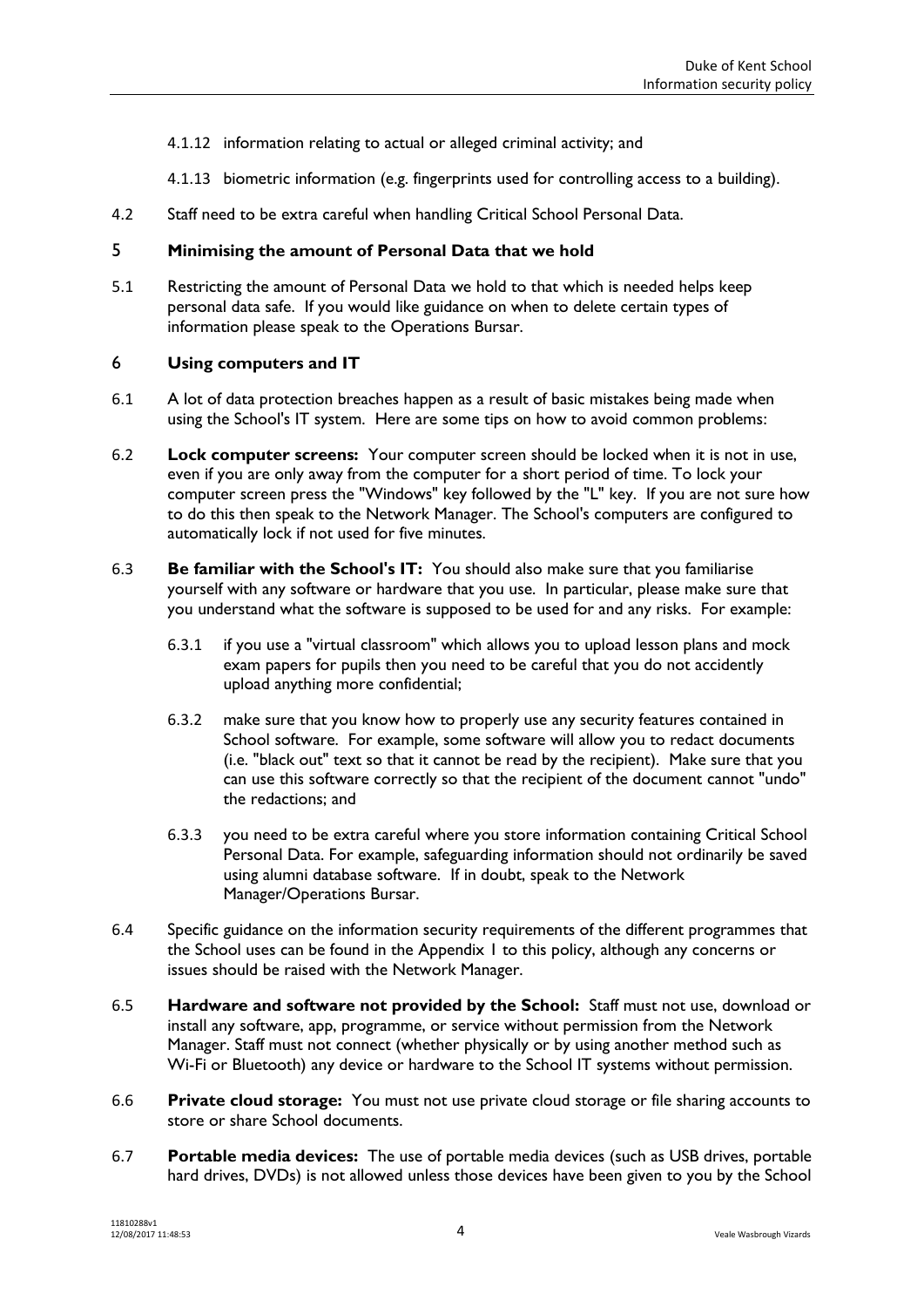and you have received training on how to use those devices securely. The Network Manager will protect any portable media device given to you with encryption.

6.8 **Disposal of School IT equipment:** School IT equipment (this includes laptops, printers, phones, and DVDs) must always be returned to the IT Department even if you think that it is broken and will no longer work.

#### <span id="page-4-0"></span>7 **Passwords**

- 7.1 Passwords should be long, for example, you could use a song lyric or a memorable phrase plus a number. Do not choose a password which is so complex that it's difficult to remember without writing it down. Your password should not be disclosed to anyone else.
- 7.2 Your password should be difficult to guess, for example, you could base your password on something memorable that no-one else would know. You should not use information which other people might know, or be able to find out, such as your address or your birthday.
- 7.3 You must not use a password which is used for another account. For example, you must not use your password for your private email address or online services for any school account.
- 7.4 Passwords (and any other security credential you are issued with such as a key fob or USB drive) must be kept secure and confidential and must not be shared with, or given to, anyone else. Passwords should not be written down.

#### 8 **Emails (and faxes)**

- 8.1 When sending emails or faxes you must take care to make sure that the recipients are correct.
- 8.2 **Emails to multiple recipients:** A blind carbon copy (bbc) function must be used when sending emails to multiple email recipients so that names and email addresses are not visible to other recipients. The School uses Windows Outlook to facilitate this process.
- 8.3 If the email or fax contains Critical School Personal Data then you should ask another member of staff to double check that you have entered the email address / fax number correctly before pressing send. If a fax contains Critical School Personal Data then you must make sure that the intended recipient is standing by the fax machine to receive the fax.
- 8.4 **Encryption:** Remember to encrypt internal and external emails which contain Critical School Personal Data. For example, encryption should be used when sending details of a safeguarding incident to social services. To use encryption then you need to speak to the Network Manager who will explain how to do this. If you need to give someone the "password" or "key" to unlock an encrypted email or document then this should be provided via a different means. For example, after emailing the encrypted documents you may wish to call the recipient with the password.
- 8.5 **Private email addresses:** You must not use a private email address for School related work. You must only use your @dokschool.org address. Please note that this rule applies to Governors as well. Please speak to the Network Manager if you require an email account to be set up for you.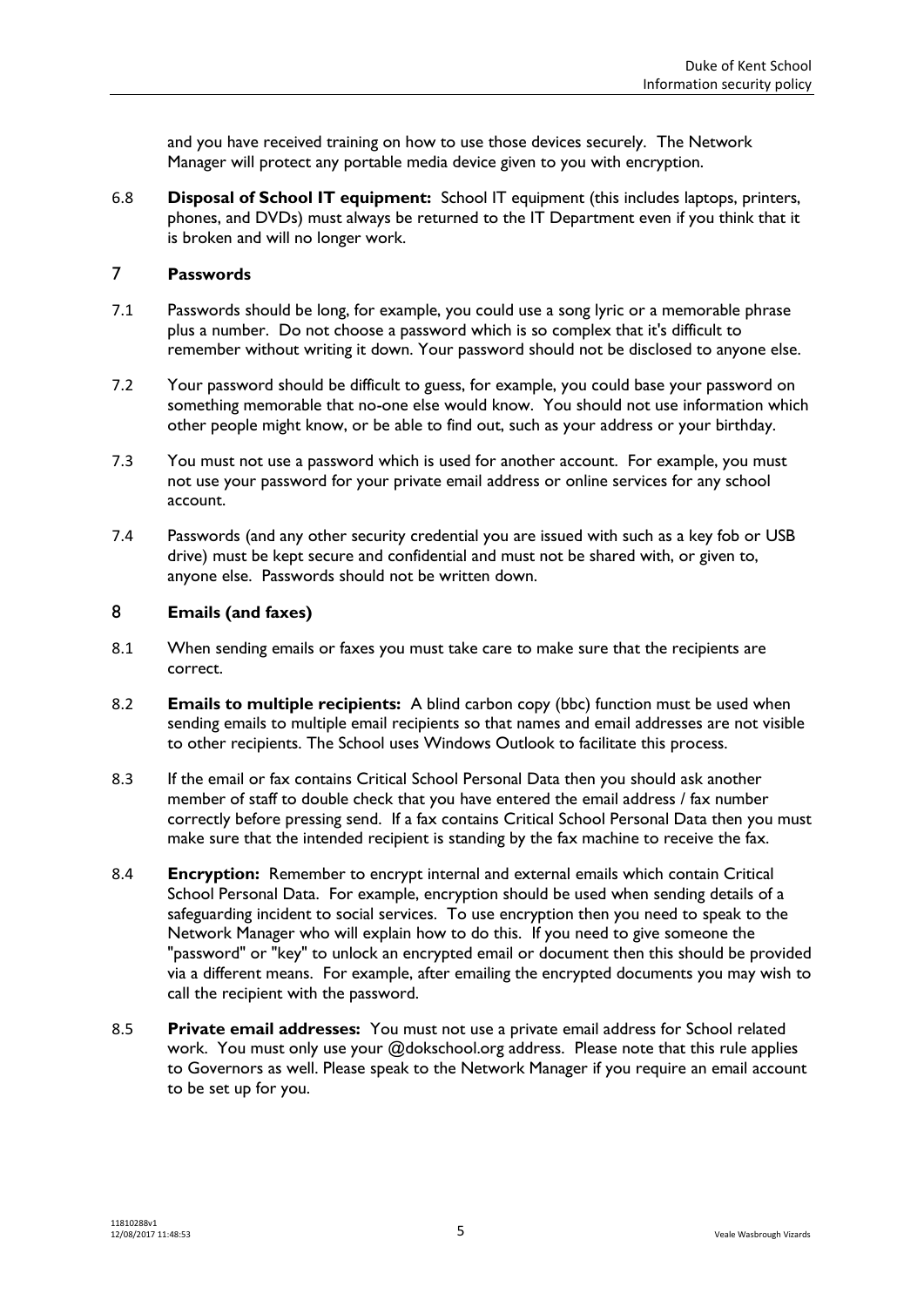# 9 **Paper files**

- 9.1 **Keep under lock and key:** Staff must ensure that papers which contain Personal Data are kept under lock and key in a secure location and that they are never left unattended on desks (unless the room is secure). Any keys must be kept safe.
- <span id="page-5-0"></span>9.2 If the papers contain Critical School Personal Data then they must be kept in secure cabinets identified for the specified purpose as set out in the table below. Information must not be stored in any other location, for example, child protection information should only be stored in the cabinet in the Designated Safeguarding Lead's (**DSL**) room. These are special cabinets used by the School which are fire proof and are kept in a secure location. They are also too heavy to move to minimise the risk of theft. The cabinets are located around the School as follows:

| <b>Cabinet</b>                                                                                                                                          | <b>Access</b>                                                                                                                                                                                                                                                                                                                                                                                                                                                                                                                                                                                                                                                               |
|---------------------------------------------------------------------------------------------------------------------------------------------------------|-----------------------------------------------------------------------------------------------------------------------------------------------------------------------------------------------------------------------------------------------------------------------------------------------------------------------------------------------------------------------------------------------------------------------------------------------------------------------------------------------------------------------------------------------------------------------------------------------------------------------------------------------------------------------------|
| Child protection -<br>located in the DSL's<br>office                                                                                                    | Key access to the cabinet which is available to the DSL and Deputy<br>DSL's. DSL room locked when not in use with door keys available to<br>DSL and Deputies.                                                                                                                                                                                                                                                                                                                                                                                                                                                                                                               |
| <b>Financial information</b><br>- located in the<br>Finance Bursar's<br>office and HR<br>$information -$<br>located in the<br><b>Operations Bursary</b> | Finance Bursar's office is locked when not attended with key access<br>only by Finance staff (two members of staff) with a spare key located<br>in the key safe at the top of the cellar stairs, only accessible to Head<br>and Operations Bursar, other than the Finance Bursar. Bursary store<br>with historical financial and HR records always locked unless being<br>accessed by the same Finance/Operations bursary staff.<br>HR files are retained in the Operations Bursary in fire proof filing<br>cabinets which are duly locked. The office is locked when not in use<br>and keys are held by two members of the Operations Bursary team<br>as well as the Head. |
| Health information                                                                                                                                      | Medical room locked when not attended with both School nurses<br>having key access, with a master key available to Bursary and Office<br>staff. Health records held in lockable fire proof cabinets with keys<br>held by Nursing staff.                                                                                                                                                                                                                                                                                                                                                                                                                                     |
| <b>Pupils Records</b><br>including<br><b>Registrations Forms</b>                                                                                        | All pupils files held in the School Office in fire proof lockable cabinets.<br>Head's PA and Registrar sole key holders. Office locked when not in<br>use.                                                                                                                                                                                                                                                                                                                                                                                                                                                                                                                  |

- 9.3 **Disposal:** Paper records containing Personal Data should be disposed of securely by shredding. Personal Data should never be placed in the general waste.
- 9.4 **Printing:** When printing documents, make sure that you collect everything from the printer straight away, otherwise there is a risk that confidential information might be read or picked up by someone else. If you see anything left by the printer which contains Personal Data then you must hand it in to the Operations Bursar. Unless you are able to print to your own designated printer and can immediately retrieve your document, always print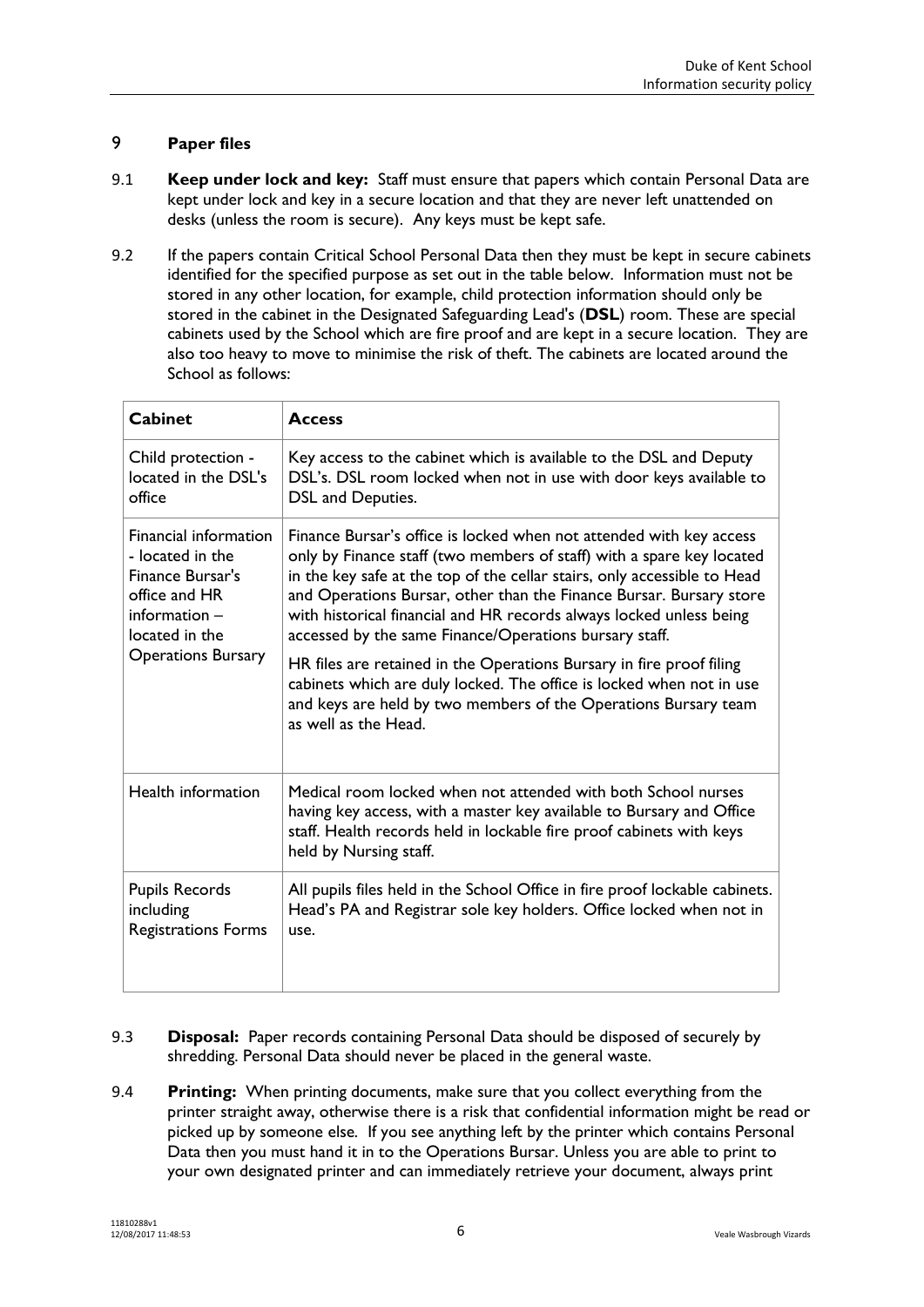documents containing Critical School Personal Data to the IT office printer, where they will be held in a queue for collection

- 9.5 **Put papers away:** You should always keep a tidy desk and put papers away when they are no longer needed. Staff provided with their own personal secure cabinet(s) in which to store papers should not store documents containing Critical School Personal Data. Please see paragraph [9.2](#page-5-0) above for details of where Critical School Personal Data should be kept.
- 9.6 **Post:** You also need to be extra careful when sending items in the post. Confidential materials should not be sent using standard post. If you need to send something in the post that is confidential, consider asking your IT team to put in on an encrypted memory stick or arrange for it to be sent by courier.

#### 10 **Working off site (e.g. School trips and homeworking)**

- 10.1 Staff might need to take Personal Data off the School site for various reasons, for example because they are working from home or supervising a School trip. This does not breach data protection law if the appropriate safeguards are in place to protect Personal Data.
- 10.2 For School trips, the trip organiser should decide what information needs to be taken and who will be responsible for looking after it. You must make sure that Personal Data taken off site is returned to the School.
- 10.3 If you are allowed to work from home then check with the Operations Bursar what additional arrangements are in place. This might involve installing software on your home computer or smartphone, please see section [11](#page-7-0) below.
- 10.4 Not all staff are allowed to work from home. If in doubt, speak to the Operations Bursar.
- <span id="page-6-0"></span>10.5 **Take the minimum with you:** When working away from the School you must only take the minimum amount of information with you. For example, a teacher organising a field trip might need to take with her information about pupil medical conditions (for example allergies and medication). If only eight out of a class of twenty pupils are attending the trip, then the teacher should only take the information about the eight pupils.
- 10.6 **Working on the move:** You must not work on documents containing Personal Data whilst travelling if there is a risk of unauthorised disclosure (for example, if there is a risk that someone else will be able to see what you are doing). For example, if working on a laptop on a train, you should ensure that no one else can see the laptop screen and you should not leave any device unattended where there is a risk that it might be taken.
- 10.7 **Paper records:** If you need to take hard copy (i.e. paper) records with you then you should make sure that they are kept secure. For example:
	- 10.7.1 documents should be kept in a locked case. They should also be kept somewhere secure in addition to being kept in a locked case if left unattended (e.g. overnight);
	- 10.7.2 if travelling by train you must keep the documents with you at all times and they should not be stored in luggage racks;
	- 10.7.3 if travelling by car, you must keep the documents out of plain sight. Please be aware that possessions left on car seats are vulnerable to theft when your car is stopped e.g. at traffic lights;
	- 10.7.4 if you have a choice between leaving documents in a vehicle and taking them with you (e.g. to a meeting) then you should usually take them with you and keep them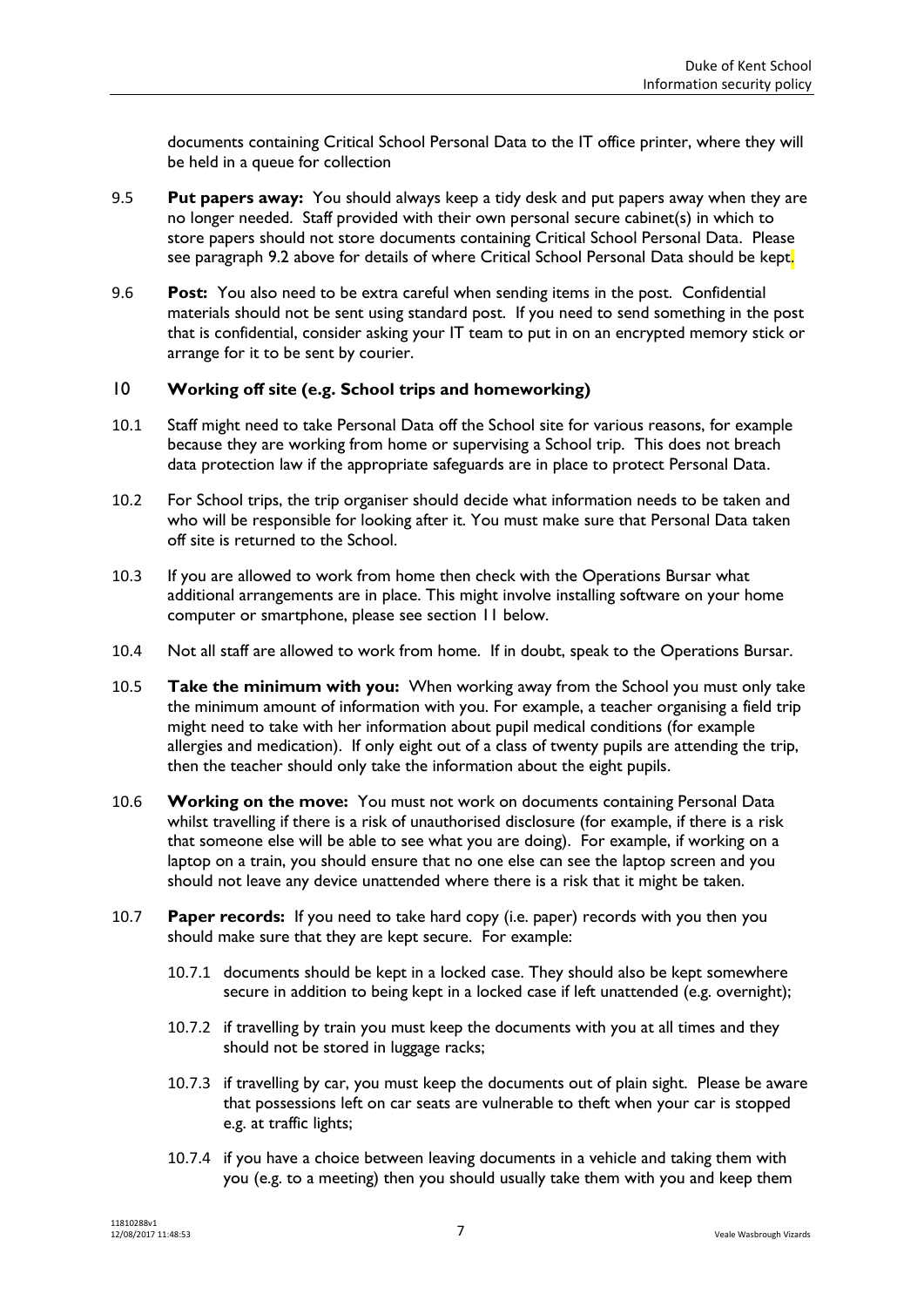on your person in a locked case. However, there may be specific circumstances when you consider that it would be safer to leave them in a locked case in the vehicle out of plain sight. The risks of this situation should be reduced by only having the minimum amount of Personal Data with you (please see paragraph [10.5](#page-6-0) above).

- 10.8 **Public Wi-Fi:** You must not use public Wi-Fi to connect to the internet. For example, if you are working in a cafe then you will either need to work offline or use 3G / 4G.
- 10.9 **Using School laptops, phones, cameras and other devices:** If you need to book out a School device then liaise with the IT Department for laptop and other devices and guidance will be provided. For cameras, these are held with the Art Department and must be booked out with the Head of Art. All photographs should be removed after use. Mobile phones are held with School Office staff and have no data or camera facilities.
- 10.10 Critical School Personal Data should not be taken off the site in paper format save for specified situations where this is absolutely necessary, for example, where necessary for school trips (see [10.5](#page-6-0) above).

#### <span id="page-7-0"></span>11 **Using personal devices for School work**

- 11.1 You may only use your personal device (such as your laptop or smartphone) for School work if you have been given permission by the Operations Bursar.
- 11.2 Even if you have been given permission to do so, then before using your own device for School work you must speak to your IT team so that they can configure your device.
- 11.3 You must not do anything which could prevent any software installed on your computer or device by the School from working properly. For example, you must not try and uninstall the software, or save School related documents to an area of your device not protected, without permission from the IT Department first.
- 11.4 **Appropriate security measures** should always be taken. This includes the use of firewalls and anti-virus software. Any software or operating system on the device should be kept up to date.
- 11.5 **Default passwords**: If you use a personal device for school work which came with a default password then this password should be changed immediately. Please see section [7](#page-4-0) above for guidance on choosing a strong password.
- 11.6 **Sending or saving documents to your personal devices:** Documents containing Personal Data (including photographs and videos) should not normally be sent to or saved to personal devices, unless you have been given permission by the IT Department. This is because anything you save to your computer, tablet or mobile phone will not be protected by the School's security systems. Furthermore, it is often very difficult to delete something which has been saved to a computer. For example, if you saved a School document to your laptop because you wanted to work on it over the weekend, then the document would still be on your computer hard drive even if you deleted it and emptied the recycle bin.
- 11.7 **Friends and family:** You must take steps to ensure that others who use your device (for example, friends and family) cannot access anything school related on your device. For example, you should not share the login details with others and you should log out of your account once you have finished working by restarting your device. You must also make sure that your devices are not configured in a way that would allow someone else access to School related documents and information – if you are unsure about this then please speak to the IT Department.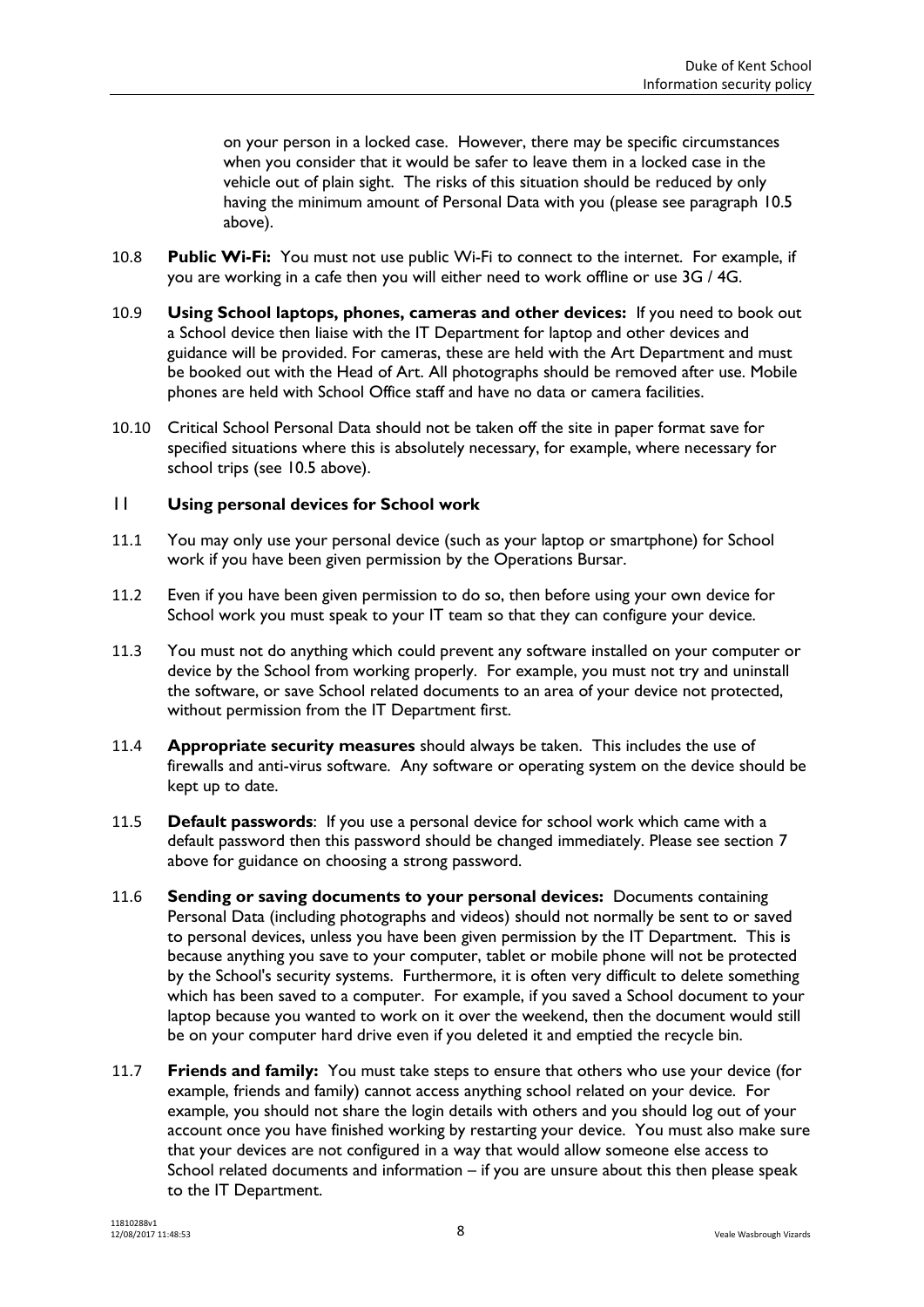#### 11.8 **When you stop using your device for School work:** If you stop using your device for School work, for example:

- 11.8.1 if you decide that you do not wish to use your device for School work; or
- 11.8.2 if the School withdraws permission for you to use your device; or
- 11.8.3 if you are about to leave the School

then, all School documents (including School emails), and any software applications provided by us for School purposes, will be removed from the device.

If this cannot be achieved remotely, you must submit the device to the IT Department for wiping and software removal. You must provide all necessary co-operation and assistance to the IT department in relation to this process.

## 12 **Breach of this policy**

- 12.1 Any breach of this policy will be taken seriously and may result in disciplinary action.
- 12.2 A member of staff who deliberately or recklessly discloses Personal Data held by the School without proper authority is also guilty of a criminal offence and gross misconduct. This could result in summary dismissal.
- 12.3 This policy does not form part of any employee's contract of employment.
- 12.4 We reserve the right to change this policy at any time. Where appropriate, we will notify staff of those changes by mail or email.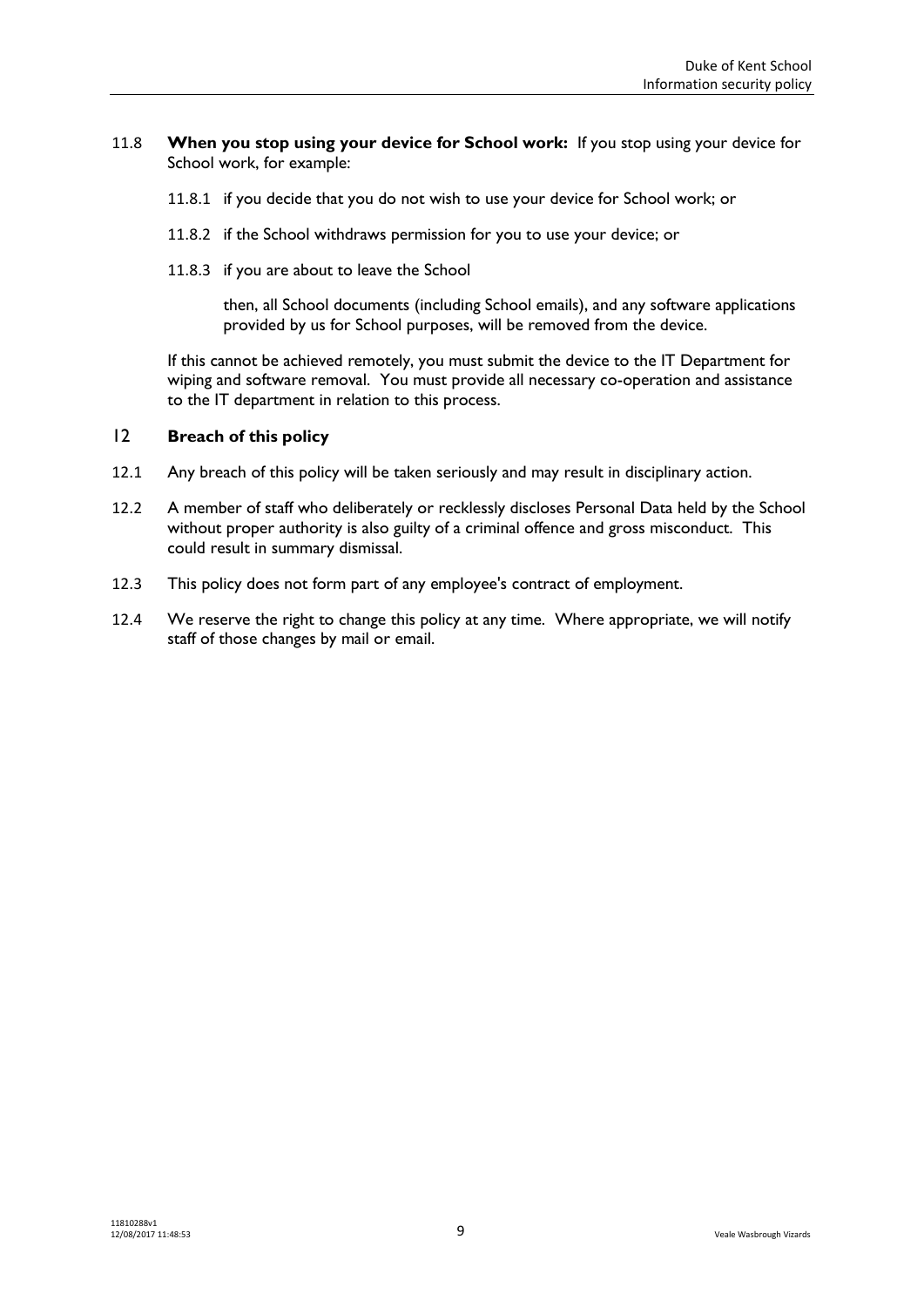# **Appendix 1 School applications**

<span id="page-9-0"></span>

| <b>Application</b>                     | What it can be used<br>for                   | <b>Specific security arrangements</b>                                                                               | Any other notes / comments |
|----------------------------------------|----------------------------------------------|---------------------------------------------------------------------------------------------------------------------|----------------------------|
| <b>ISAMS</b>                           | Storing HR and Pupil<br>data                 | Authorised log-ins required for access                                                                              | Service Agreement held     |
| <b>OASIS</b>                           | Payroll and School<br>Management Information | Access is limited to Finance/Operations<br>Bursary staff and the Head.<br>Authorised log-ins required for access    | Service Agreement held     |
| <b>MY CONCERN</b>                      | Pupil safeguarding data                      | Authorised log-ins required for access, limited<br>to DSL and Deputies and with limited access to<br>teaching staff | Service Agreement held     |
| <b>TRISTAR PAPER</b>                   | Storing all HR details for<br>employees      | Authorised log-ins required for access, limited<br>to Operations Bursary staff and the Head.                        | Service Agreement held     |
| <b>Cloud Server</b>                    | Pupil's work                                 | Authorised log-ins required for access                                                                              | Service Agreement held     |
| Windows Server (Staff<br>Drive)        | <b>Storing Word</b><br>Documents and PDF's   | Authorised log-ins required for access                                                                              | Service Agreement held     |
| <b>Windows Server (Photo</b><br>Drive) | <b>Storing School/Pupil</b><br>photographs   | Authorised log-ins required for access                                                                              | Service Agreement held     |
| <b>Windows Outlook</b>                 | Sending out Bulk Emails                      | Authorised log-ins required for access                                                                              | Service Agreement held     |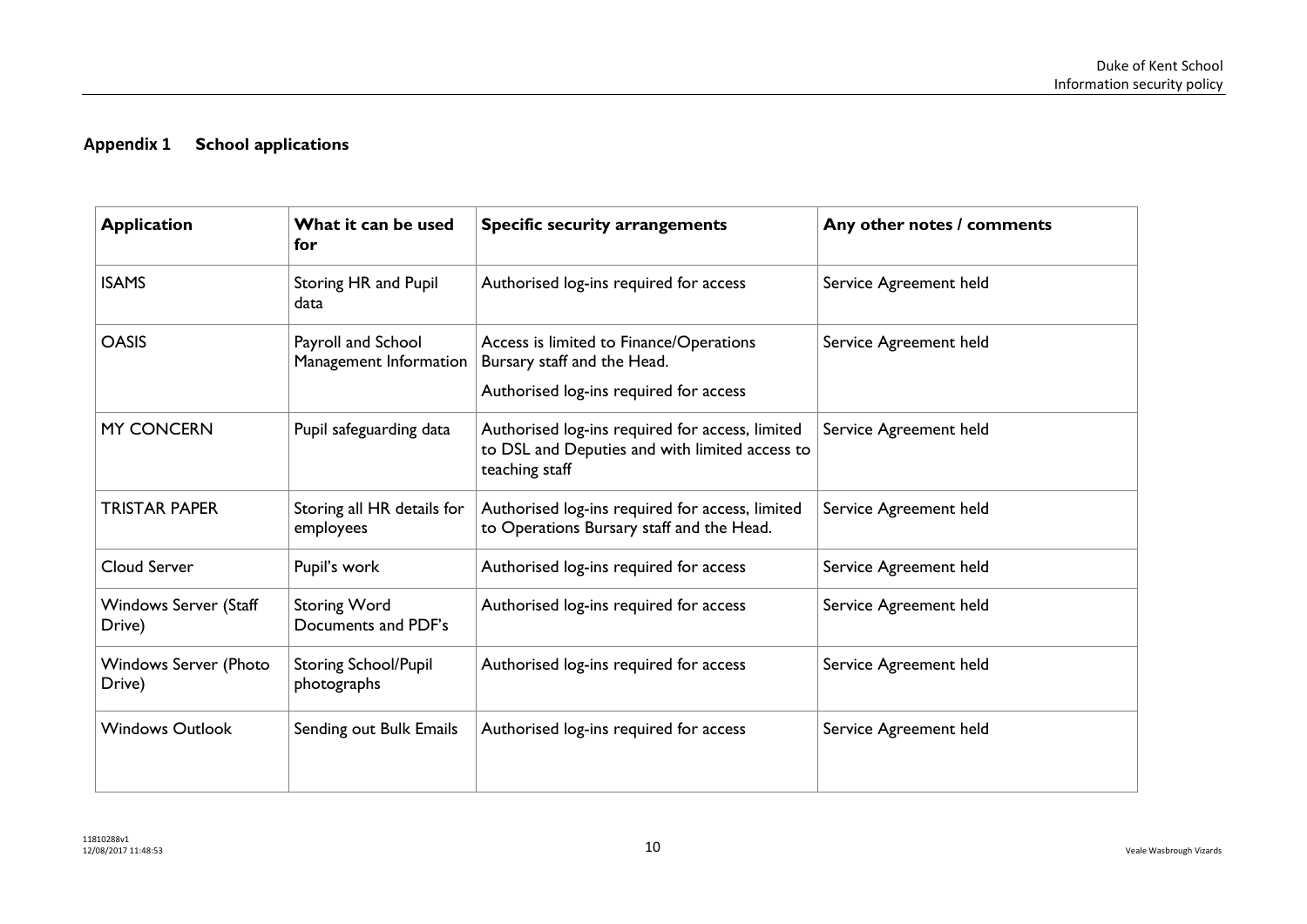| Cambridge Occupational<br>Analysts Ltd | Online<br>Questionnaire/paper<br>reports for assisting<br>pupils with career<br>choices                                                                                         | Authorised Users with passwords required for<br>access to programmes.                                                                                                                                                                     | Service Agreement held |
|----------------------------------------|---------------------------------------------------------------------------------------------------------------------------------------------------------------------------------|-------------------------------------------------------------------------------------------------------------------------------------------------------------------------------------------------------------------------------------------|------------------------|
| <b>Atlantic Data</b>                   | Online applications for<br><b>DBS</b> certificates<br>(Criminal Records<br>Checks) for those<br>individuals applying for<br>full-time/part<br>time/voluntary/governing<br>roles | Operations Bursar and Assistant Bursar (HR &<br>Operations) are the only authorised users with<br>specific log-in credentials. Applications can also<br>be completed by individuals on a remote basis<br>with specific log in credentials | Service Agreement held |
| The Pension Trust                      | Support staff pension<br>contributions                                                                                                                                          | Finance Bursary staff only with specific<br>credentials to upload information to TPT<br>secure website.                                                                                                                                   | Service Agreement held |
| Teacher's Pension<br>Scheme            | Teaching staff pension<br>contributions                                                                                                                                         | Finance Bursary staff only with specific<br>credentials to upload monthly data collection<br>information by CSV file to secure website.                                                                                                   | Service Agreement held |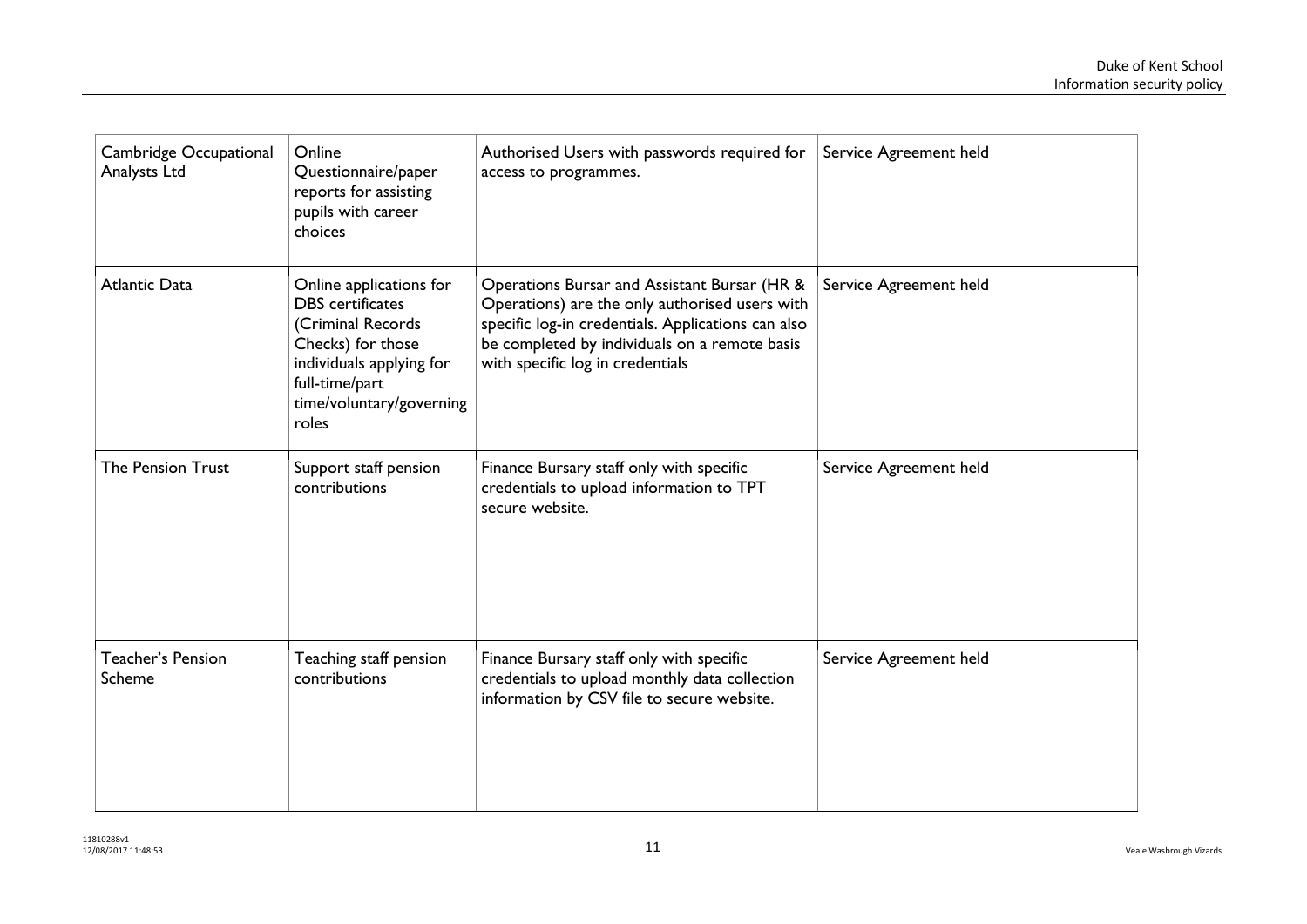| <b>Tapestry</b>      | Online Learning Journal<br>for pupils                                                                       | Relevant teaching staff have specific log in<br>credentials to access the online website<br>containing pupil progress and learning<br>materials.                                                           | Service agreement held |
|----------------------|-------------------------------------------------------------------------------------------------------------|------------------------------------------------------------------------------------------------------------------------------------------------------------------------------------------------------------|------------------------|
| Edmodo               | Online forum for Prep<br>pupils                                                                             | Relevant teaching staff have specific log in<br>credentials to access the online website. Pupils<br>have their own log in credentials and any<br>activity on the website is notified to teaching<br>staff. | Service agreement held |
| <b>GL Assessment</b> | CAT4 testing                                                                                                | Five administrators with individual log in<br>credentials and pupils log in with unique<br>password code.                                                                                                  | Service agreement held |
| Libresoft Librarian  | Library system for Prep<br>School                                                                           | Authorised Users with individual log in<br>credentials for cloud based application.                                                                                                                        | Service agreement held |
| Educake              | Questions for GCSE<br>Geography designed to<br>improve and assess<br>pupils knowledge and<br>understanding. | Authorised Users with individual log in<br>credentials for cloud based application.                                                                                                                        | Service agreement held |